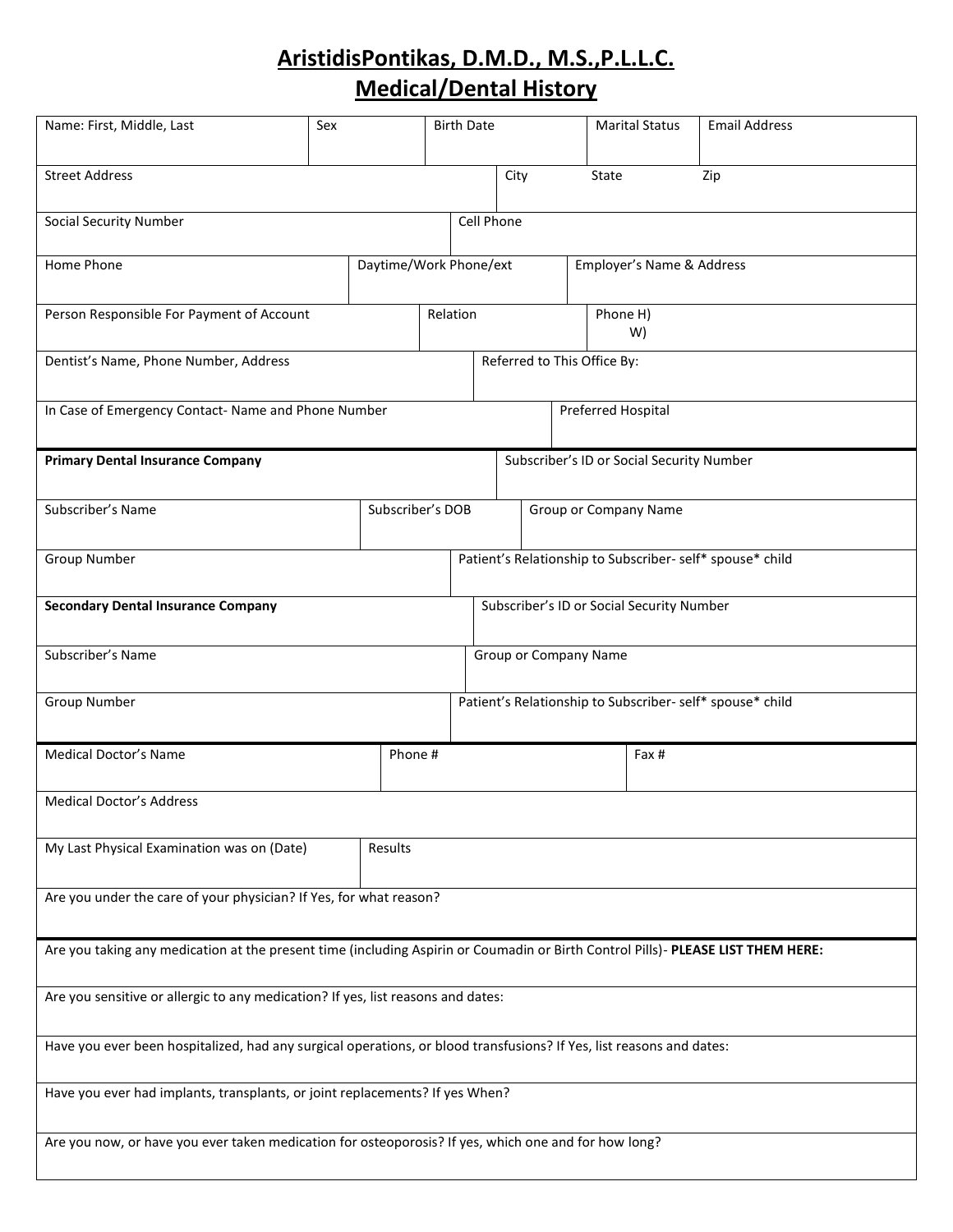### **Do you currently or have you had:**

|               | $\Box$ Yes $\Box$ No High Blood Pressure      |            |               |                            | $\Box$ Yes $\Box$ No Allergies or Hives   |
|---------------|-----------------------------------------------|------------|---------------|----------------------------|-------------------------------------------|
|               | $\Box$ Yes $\Box$ No Low Blood Pressure       |            |               |                            | $\Box$ Yes $\Box$ No Heart Attack -Date   |
|               | $\Box$ Yes $\Box$ No Psychiatric Treatment    |            |               |                            | $\Box$ Yes $\Box$ No Epilepsy or Seizures |
|               | $\Box$ Yes $\Box$ No Cancer                   | $\Box$ Yes |               |                            | $\Box$ No Bladder disease                 |
|               | $\Box$ Yes $\Box$ No Chemotherapy             |            | Yes $\square$ |                            | No Venereal Disease                       |
|               | $\Box$ Yes $\Box$ No Radiation Treatment      | $\Box$     |               |                            | Yes $\Box$ No PhenPhen/Redux              |
|               | $\Box$ Yes $\Box$ No Multiple Sclerosis       |            | Yes.          | $\Box$                     | No AIDS                                   |
| Yes $\square$ | No Tuberculosis                               |            | Yes           | $\Box$                     | No $HIV +$                                |
|               | $\Box$ Yes $\Box$ No Scarlet Fever            |            | Yes           | $\Box$                     | No Ulcers                                 |
|               | Yes $\Box$ No Heart Murmur                    |            |               |                            | $\Box$ Yes $\Box$ No Fibromyalgia         |
|               | $\Box$ Yes $\Box$ No Heart Disease            |            |               | $\Box$ Yes $\Box$ No Lupus |                                           |
|               | $\Box$ Yes $\Box$ No Gall Bladder Disease     |            |               |                            | $\Box$ Yes $\Box$ No Osteoporosis         |
|               | $\Box$ Yes $\Box$ No Joint replacement        | $\Box$ Yes |               |                            | □ No Pacemaker                            |
|               | $\Box$ Yes $\Box$ No Smoking/Tobacco use      |            | Yes.          | $\Box$                     | No Nervousness                            |
|               | $\Box$ Yes $\Box$ No Mitral Valve Prolapse    | $\Box$     | Yes.          | $\Box$                     | No Anemia                                 |
|               | $\Box$ Yes $\Box$ No Stroke-Date              |            | Yes.          | $\Box$                     | No Arthritis                              |
|               | $\Box$ Yes $\Box$ No Thyroid Disease          | $\Box$     |               |                            | Yes $\square$ No Diabetes                 |
|               | $\Box$ Yes $\Box$ No Angina Pectoris          |            |               |                            | $\Box$ Yes $\Box$ No Hepatitis A B C      |
|               | $\Box$ Yes $\Box$ No Fainting or Dizzy Spells |            | Yes.          | $\Box$                     | No Asthma                                 |
|               | $\Box$ Yes $\Box$ No Kidney Disease           |            |               |                            | Yes $\Box$ No Rheumatic Fever             |

### **Females:**

- $\Box$  Yes  $\Box$  No Do you have trouble with your periods? (If you do not menstruate, answer no.)  $\Box$  Yes  $\Box$  No Did you have any complication during pregnancy (If you haven't been pregnant, answer  $\mathsf{no}.)$ Yes No Areyou pregnant? Date of delivery:\_\_\_\_\_\_\_\_\_\_\_\_\_\_\_\_\_\_\_\_\_\_\_\_\_\_\_\_\_\_\_\_\_\_\_\_\_\_\_\_\_\_\_
- Yes No Are you taking oral contraceptives (Birth control pills)?\_\_\_\_\_\_\_\_\_\_\_\_\_\_\_\_\_\_\_\_\_\_\_\_\_\_\_\_

To the best of my knowledge all of the above answers are true and correct, if I have any change in my health, I will inform **Dr. AristidisPontikas** at my next appointment.

\_\_\_\_\_\_\_\_\_\_\_\_\_\_\_\_\_\_\_\_\_\_\_\_\_\_\_\_\_\_\_\_\_\_\_\_\_\_\_\_\_\_\_\_\_\_\_\_\_\_ \_\_\_\_\_\_\_\_\_\_\_\_\_\_\_\_\_\_\_\_\_\_\_

Signature of Patient **Date** Date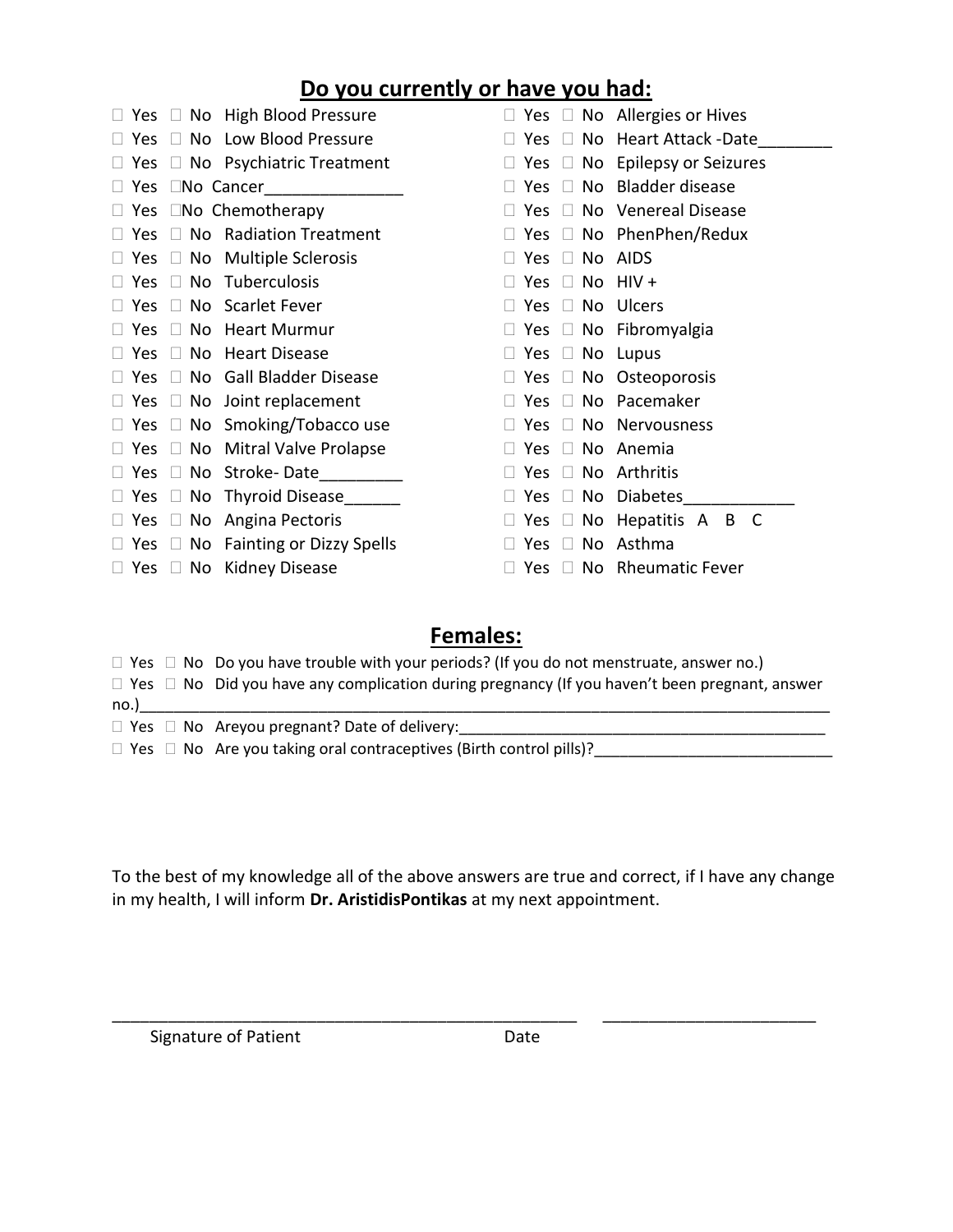## *AristidisPontikas, D.M.D., M.S., P.L.L.C.*

### *Release and Financial Responsibility Agreement*

I understand that I am personally responsible for complete payment of all services, treatments, and products at the time dental services are rendered unless, financial arrangements have been made prior to consultation and presented to me in writing, bearing signature of authorized personnel within the practice of Dr. AristidisPontikas. I understand where appropriate, credit reports may be obtained, to facilitate payment arrangements if so desired.

I hereby authorize payment directly to Dr. AristidisPontikas for dental benefits if any, otherwise payable to me for **any** services provided.I understand that I am financially responsible for any charges/fees not covered by my dental insurance provider. I further understand that any copayments or monies paid toward dental treatments/procedures performed in the facility is **ONLY AN ESTIMATE**, and actual amounts owed will be determined at the time dental insurance claims payments have been paid in full.

In the event of default on my behalf of this agreement, I agree to pay interest, legal fees, collection costs, and attorney fees incurred as a result of nonpayment. I understand that if the entire balance on my account is not paid in full within (30) calendar days after receipt of notification of delinquency, finance charges will be assessed, and my account with Dr. AristidisPontikas will be adjusted to reflect the aforementioned. I understand that it is my responsibility to update my records at Dr. AristidisPontikas' office in the event of any address, phone number or insurance changes immediately. I will be held liable for any repercussions as a result of my failure to report such changes.

I understand that I will provide Dr. AristidisPontikas with notification at least **one week** prior for surgical procedures, and **two business days** prior for non surgical appointments of any cancellations other than emergencies.

I hereby authorize Dr. AristidisPontikas to release any information acquired in the course of examination or treatment to my insurance carrier or other dental/medical professionals.

\_\_\_\_\_\_\_\_\_\_\_\_\_\_\_\_\_\_\_\_\_\_\_\_\_\_\_\_\_\_\_\_ \_\_\_\_\_\_\_\_\_\_\_\_\_\_\_\_\_\_\_\_\_\_\_\_\_\_\_\_\_\_ Patient/Guardian Signature description of the Date (Required if a minor)

\_\_\_\_\_\_\_\_\_\_\_\_\_\_\_\_\_\_\_\_\_\_\_\_\_\_\_\_\_

Staff signature/Witness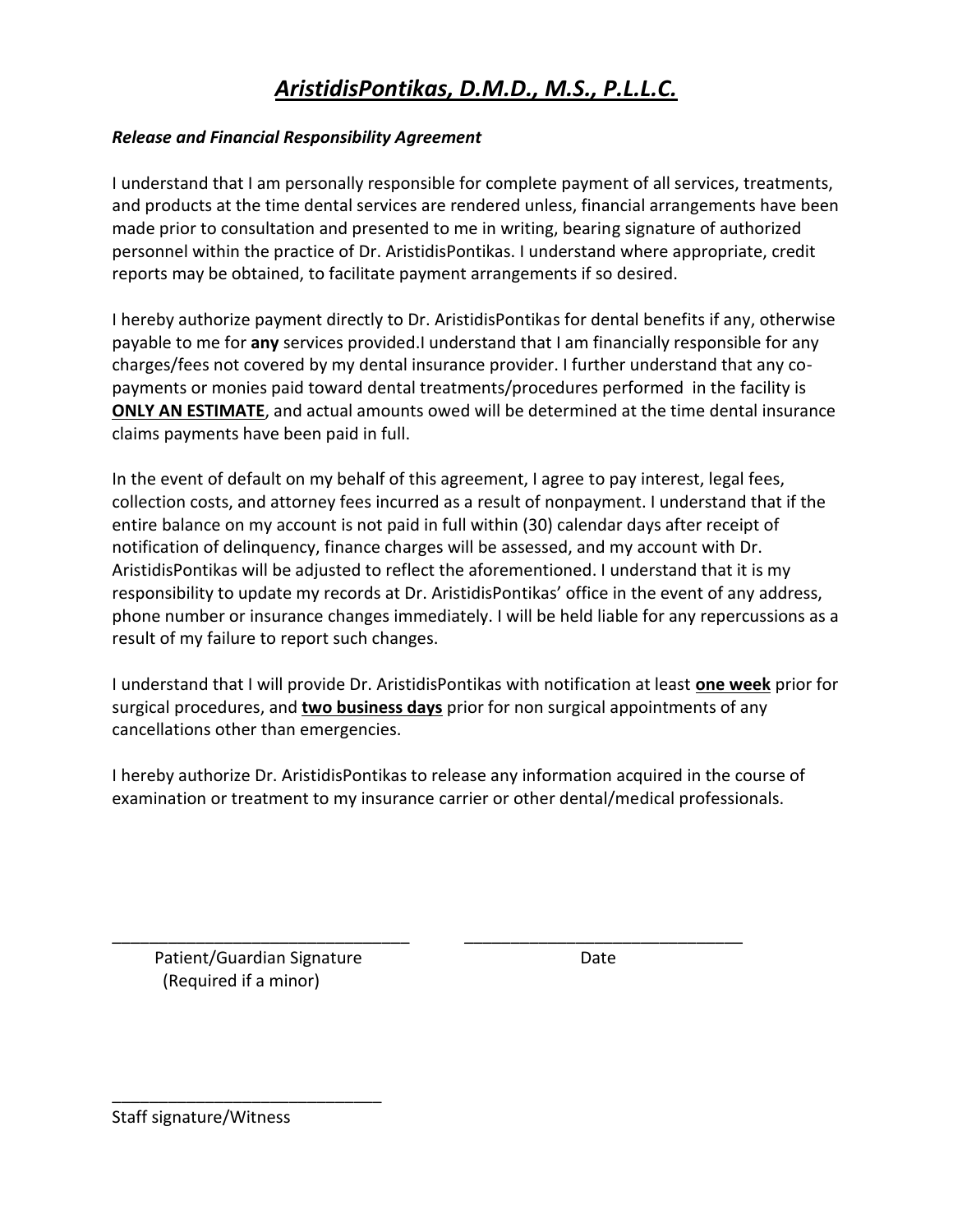## *AristidisPontikas, D.M.D., M.S., P.L.L.C.*

#### **Consent for use and disclosure of health information**

Purpose: In cases where Dr. AristidisPontikas as directed not to rely on acknowledgements as a basis to use or disclose health information, this form is used to obtain a patient's consent to use and disclose the patient's protected health information to carry out treatment, payment activities, and healthcare operations, as described more fully in our Notice of Privacy Practices.

### **SECTION A: PATIENT GIVING CONSENT**

| Name:                                    |        |
|------------------------------------------|--------|
| Address:                                 |        |
| Telephone: _____________________________ | E-mail |
| Social security #                        |        |

### **SECTION B: TO THE PATIENT- PLEASE READ THE FOLLOWING STATEMENTS CAREFULLY.**

**Purpose of consent:** By signing this form, you will consent to our use and disclosure of your protected health information to carry out treatment , payment activities, and healthcare operations.

**Notice of Privacy Practices:** You have the right to read our Notice of Privacy Practices before you decide whether to sign this consent. Our Notice provides a description of our treatment, payment activities, and healthcare operations, of the uses and disclosures we may make of your protected health information, and of other important matters about your protected health information. A copy of our Notice is available upon request. We encourage you to read it carefully and completely before signing this consent.

We reserve the right to change our privacy practices as described in our Notice of Privacy Practices. If we change our practices, we will issue a revised Notice of Privacy Practices, which will contain the changes. Those changes may apply to any of your protected health information that we maintain.

You may obtain a copy of our Notice of Privacy Practices including any revisions of our Notice, at any time by contacting:

*Contact Person: Sunny, or Dr. AristidisPontikas 301 East Bethany Home Road, Suite B-120 Phoenix, AZ 85012 Telephone (623) 934-1676 Fax (623) 934-6630*